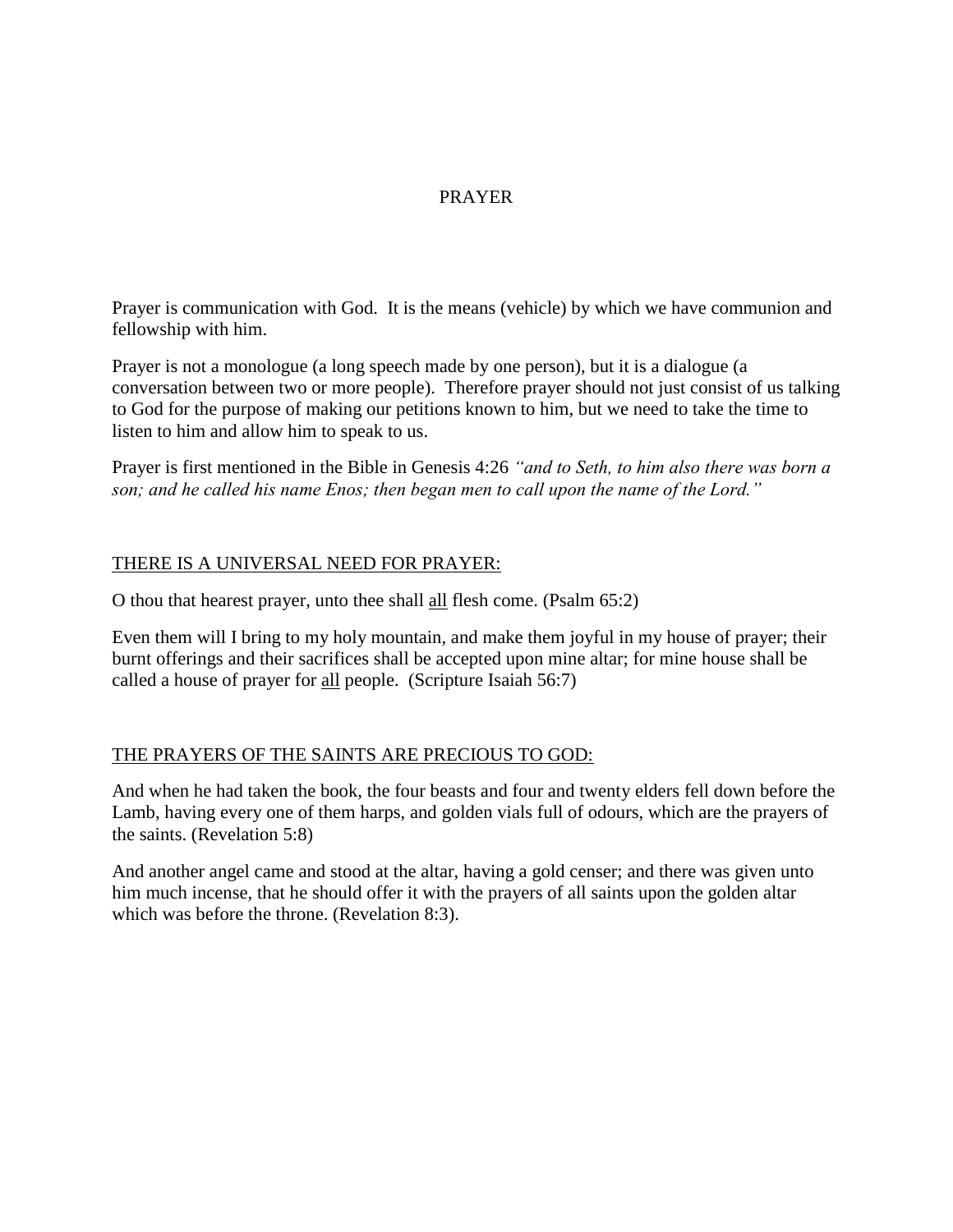## CHRISTIANS ARE ADMONISHED TO PRAY THROUGHOUT SCRIPTURE:

Seek the Lord and his strength, seek his face continually. (I Chronicles 16:11)

Ask, and it shall be given you; seek, and ye shall find; knock, and it shall be opened unto you. (Matthew 7:7)

Watch and pray, that ye enter not into temptation; the spirit indeed is willing, but the flesh is weak. (Matthew 26:41)

And he spake a parable unto them to this end, that men ought always to pray, and not to faint. (Luke 18:1)

Hitherto have ye asked nothing in my name: ask, and ye shall receive, that your joy may be full. (John 16:24).

Praying always with all prayer and supplication in the Spirit, and watching thereunto with all perseverance and supplication for all saints; (Ephesians 6:18).

Pray without ceasing (I Thessalonians 5:17).

#### GOD'S PROMISE TO ANSWER PRAYER:

He shall call upon me, and I will answer him: I will be with him in trouble; I will deliver him, and honor him. (Psalm 91:15)

Then shalt thou call, and the Lord shall answer; thou shalt cry, and he shall say, here I am. (Isaiah 58:9)

And it shall come to pass, that before they call, I will answer; and while they are yet speaking, I will hear. (Isaiah 65:24).

And I will bring the third part through the fire, and will refine them as silver is refined, and will try them as gold is tried: they shall call on my name, and I will hear them: I will say, It is my people: and they shall say,TheLord is my God. (Zechariah 13:9).

If ye abide in me, and my words abide in you, ye shall ask what ye will, and it shall be done unto you. (John 15:7).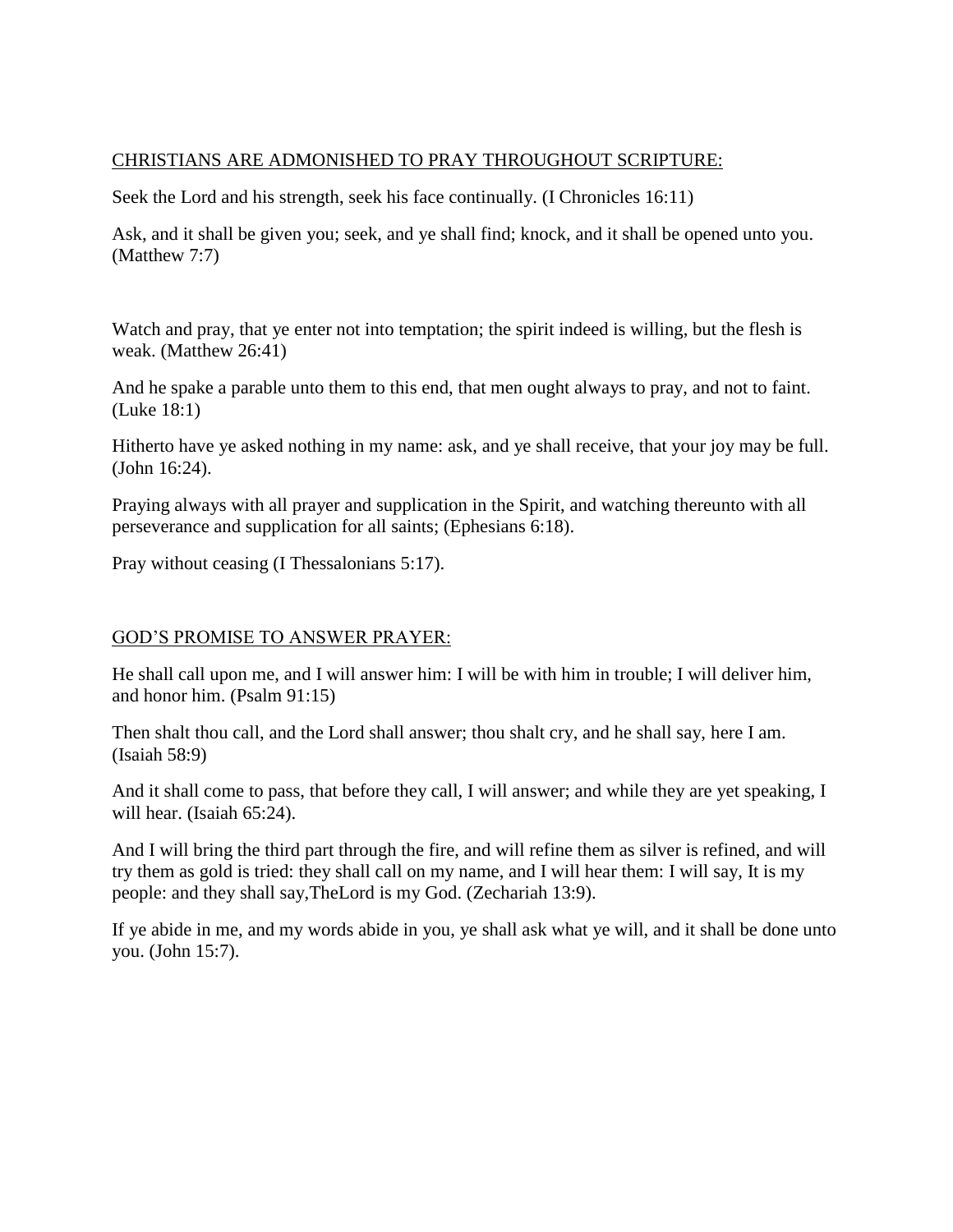## EXAMPLES OF PRAYERS THAT WERE ANSWERED IN SCRIPTURE:

### Moses:

And the people murmured against Moses, saying, "What shall we drink?" And he cried unto the Lord; and the Lord shewed him a tree, which when he had cast into the waters, the waters were made sweet. There he made for them a statute and an ordinance, and there he proved them. (Exodus 15:24-25)

# Hannah:

For this child I prayed; and the Lord hath given me my petition which I asked of him. (I Samuel 1:27).

# Solomon:

And the Lord said unto him, I have heard thy prayer and thy supplication that thou hast made before me: I have hallowed this house, which thou has built, to put my name there forever; and mine eyes and mine heart shall be there perpetually. (I Kings 9:3)

# Elijah:

Hear me, O Lord, hear me, that this people may know that thou art the Lord God, and that has turned their heart back again. Then the fire of the Lord fell, and consumed the burnt sacrifice, and the wood, and the tone, and the dust, and licked up the water that was in the trench. (IKings 18:37-38).

# Hezekiah:

Now therefore, O Lord our God, I beseech thee, save thou us out of his hand, that all the kingdoms of the earth may know that thou art the Lord God, even thou only. Then Isaiah the son of Amoz sent to Hezekiah, saying, Thus saith the Lord God of Israel, that which thou hast prayed to me against Sennacherib King of Assyria I have heard. (II Kings 19:20-21).

# Jehoshaphat:

And it came to pass, when the captains of the chariots saw Jehoshaphat, that they said, it is the king of Israel. Therefore they compassed about him to fight but Jehoshaphat cried out, and the Lord helped him; and God moved them to depart from him. (II Chronicles 18:31).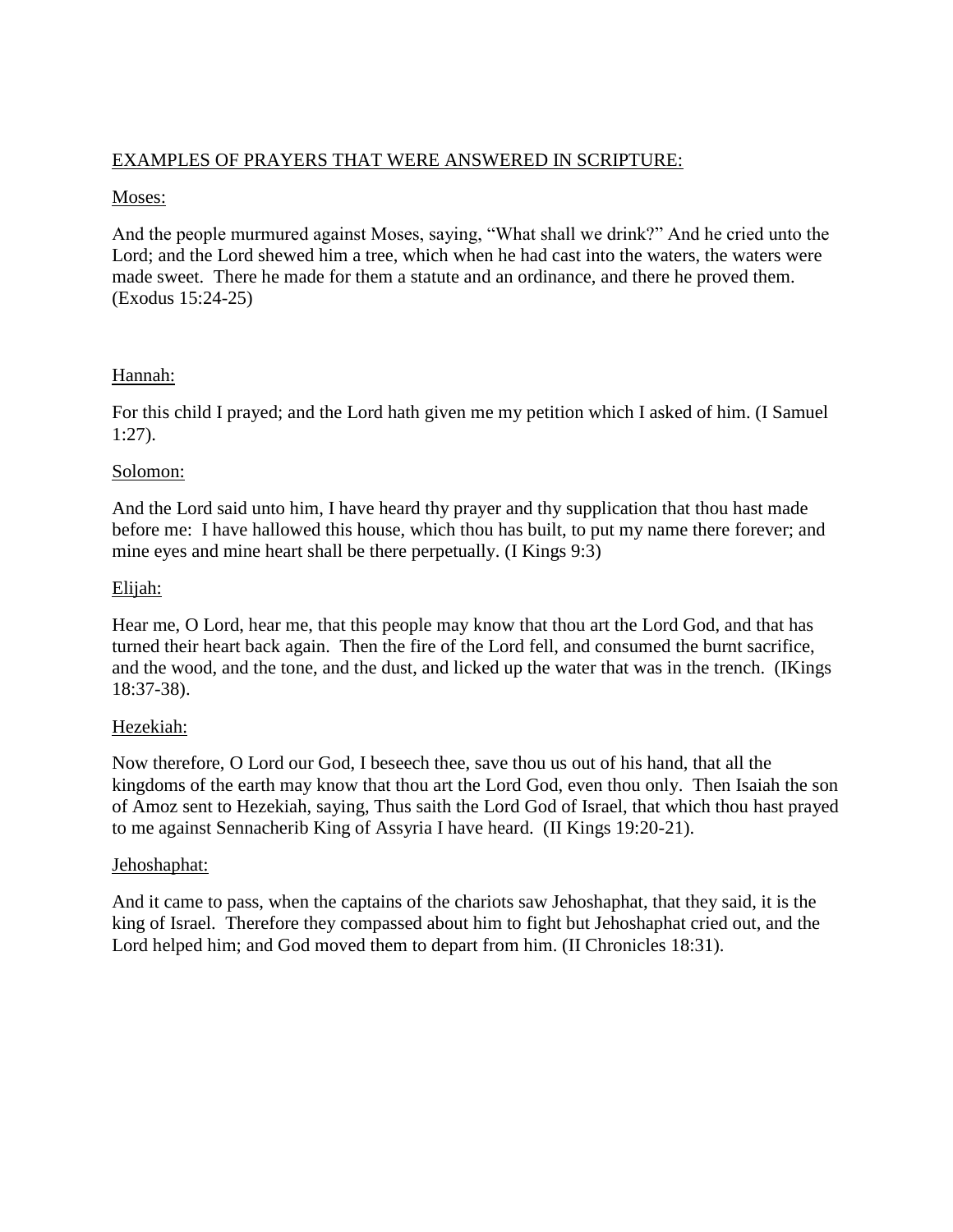### Ezra:

So we fasted and besought our God for this: and he was entreated of us. (Ezra 8:23)

## Zacharias:

But the angel said unto him, Fear not Zacharias: for thy prayer is heard; and thy wife Elisabeth shall bear thee a son, and thou shalt call his name John. (Luke 1:13)

### The early church:

And when they had prayed, the place was shaken where they were assembled together; and they were all filled with the Holy Ghost, and they spake the word of God with boldness. (Acts 4:31)

# POSTURES IN PRAYER:

The posture of our body is not what is important in prayer; it is the posture of our heart. However, the bible gives different examples of different postures that were taken during prayer at various times. They are as follows:

### Bowing:

And the man bowed down his head and worshipped the ord. (Genesis 24:26)

And the people believed: and when they heard that the Lord had visited the children of Israel, and that he had looked upon their affliction, then they bowed their heads and worshipped. (Exodus 4:31).

# Kneeling:

And it was so, that when Solomon had made an end of praying all this prayer and supplication unto the Lord, he arose from before the altar of the Lord, from kneeling on his knees with his hands spread up to heaven. (I Kings 8:54)

For Solomon had made a brazen scaffold, of five cubits long, and five cubits broad, and three cubits high, and had set it in the midst of the court: and upon it he stood, and kneeled down upon his knees before all the congregation of Israel, and spread forth his hands toward heaven. (II Chronicles 6:13).

#### On the face before God:

And Moses and Aaron went from the presence of the assembly unto the door of the tabernacle of the congregation, and they fell upon their faces: and the glory of the Lord appeared unto them. (Numbers 20:6)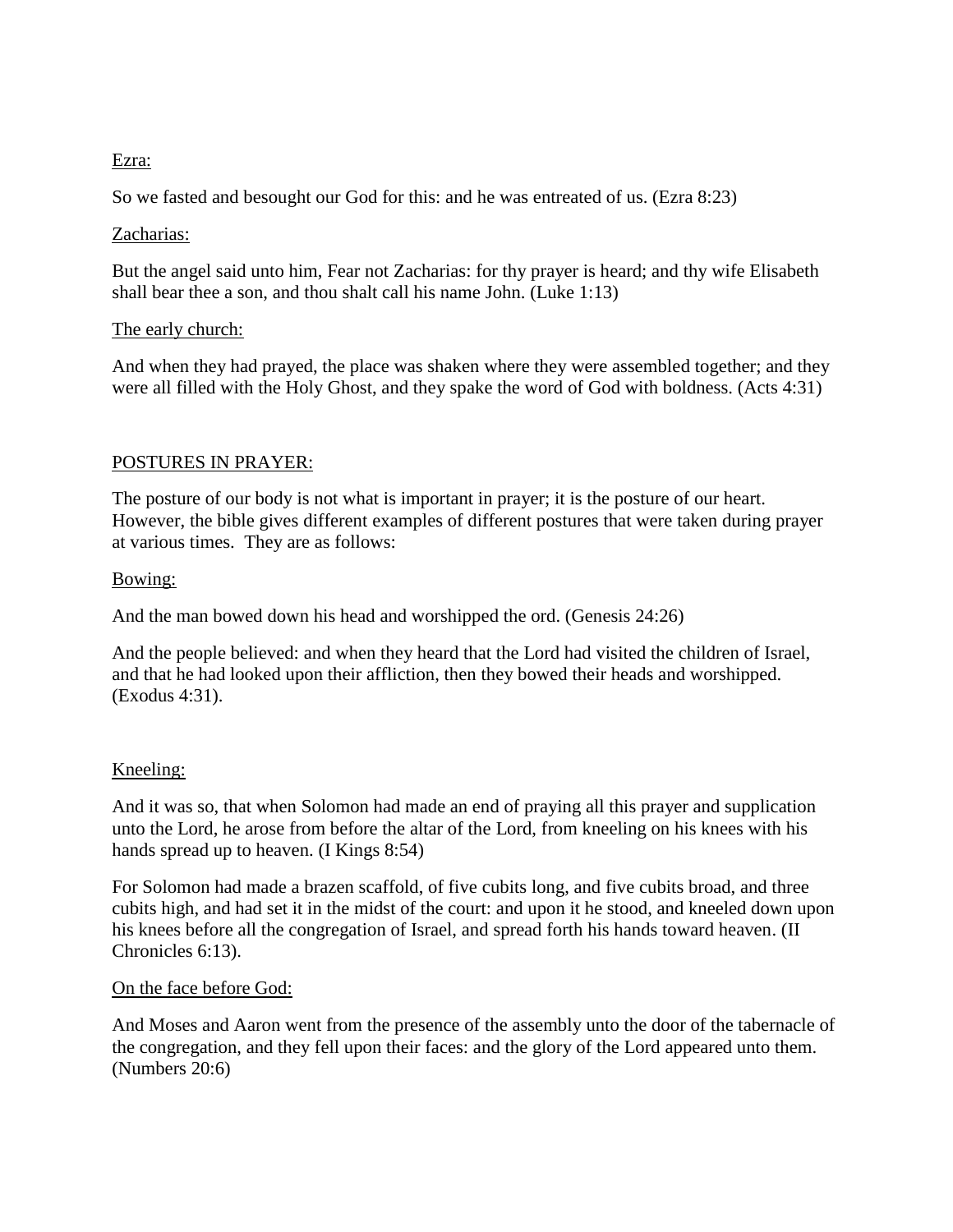And he said, nay; but as captain of the host of the Lord am I now come. And Joshua fell on his face to the earth, and did worship, and said unto him, What saith my lord unto his servant? (Joshua 5:14)

### Standing:

And Solomon stood before the altar of the Lord in the presence of all the congregation of Israel, and spread forth his hands toward heaven…. (I Kings 8:22)

And when ye stand praying, forgive, if ye have ought against any; that your Father also which is in heaven may forgive you your trespasses. (Mark 11:25)

The Pharisee stood and prayed thus with himself, God, I thank thee, that I am not as other men are, extortioners, unjust, adulterers, or even as this publican. (Luke 18:11).

Although there is a place for public prayer, private devotion is imperative for the believer. There must be a time when we as Christians draw away from everyone and spend quality time in prayer before God.

Jesus Christ himself found it necessary to spend time alone at various times to pray to his father. How much more then do we as believers need time apart with God?

# EXAMPLES OF PRIVATE DEVOTIONS:

And in the morning, rising up a great while before day, he (Jesus) went out, and departed into a solitary place, and there prayed. (Mark 1:35).

And when he (Jesus) had sent them away, he departed into a mountain to pray. (Mark 6:46)

But so much more went there a fame abroad of him (Jesus): and great multitudes came together to hear, and to be healed by him of their infirmities: And he withdrew himself into the wilderness, and prayed. ((Luke 5: 15-16)

And it came to pass in those days, that he (Jesus) went out into a mountain to pray, and continued all night in prayer to God. (Luke 6:12).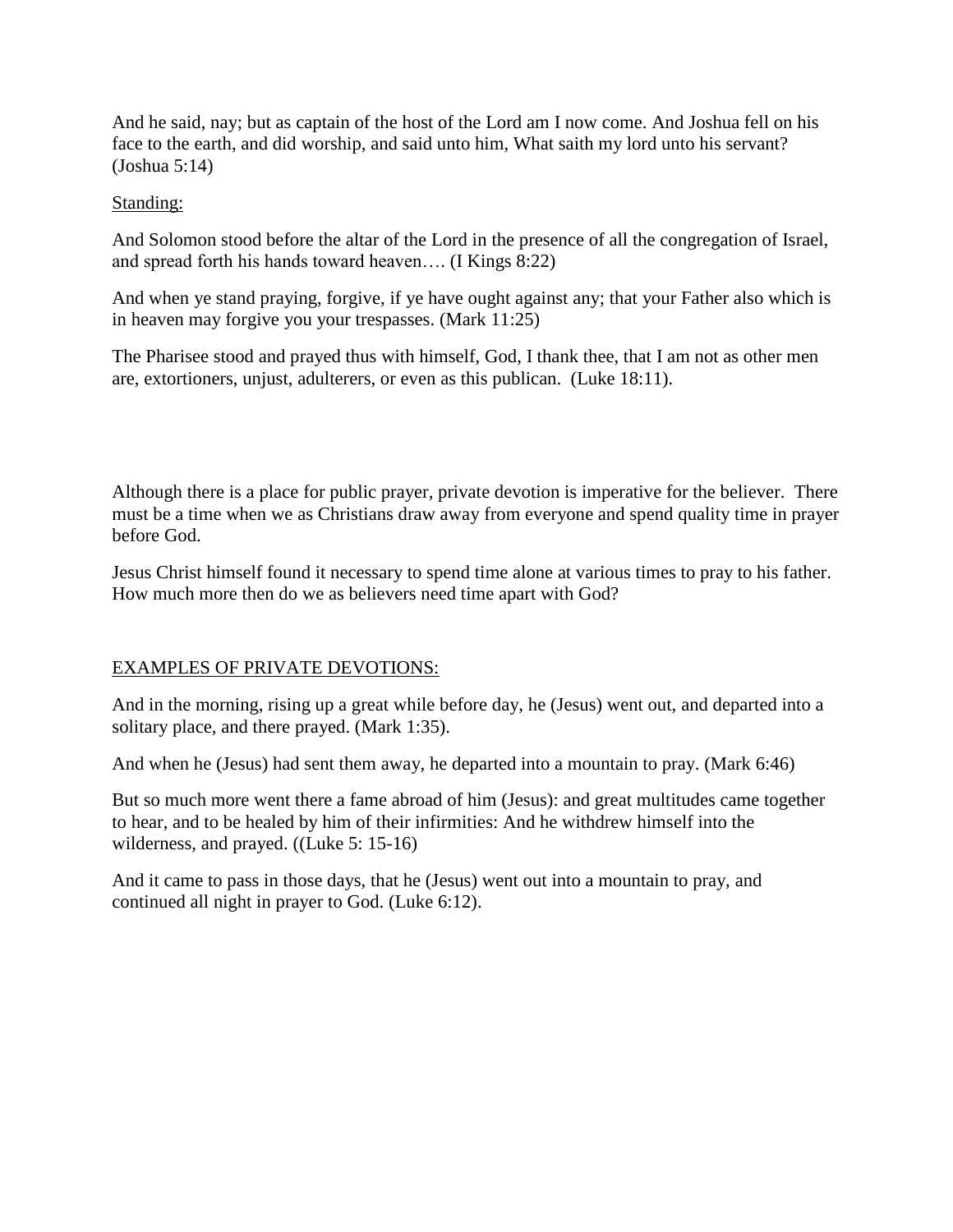(Although our main devotional life is private, there will inevitably be times of public and/or unified prayer).

Again I say unto you, that if two of you shall agree on earth as touching anything that they shall ask, it shall be done for them of my father which is in heave. (Matthew 18:19).

And the whole multitude of the people were praying without at the time of incense. (Luke 1:10).

These all continued with one accord in prayer and supplication, with the women, and Mary the mother of Jesus, and with his brethren. (Acts 1:14).

And when they heard that, they lifted up their voice to God with one accord, and said, Lord thou art God which hast made heaven, and earth, and the sea, and all that in them is. (Acts 4:24).

# CAUSES OF FAILURE IN PRAYERS BEING UNANSWERED:

#### Secret sin:

If I regard iniquity in my heart, the Lord will not hear me. (Psalm 66:18)

#### Indifference:

Then shall they call upon me, but I will not answer; they shall seek me early, but they shall not find me. (Proverbs 1:28)

#### Neglect of Mercy:

Whoso stoppeth his ears at the cry of the poor, he also shall cry himself, but shall not be heard. (Proverbs 21:13)

#### Despising the law:

He that turneth away his ear from hearing the law, even his prayer shall be an abomination. (Proverbs 28:9)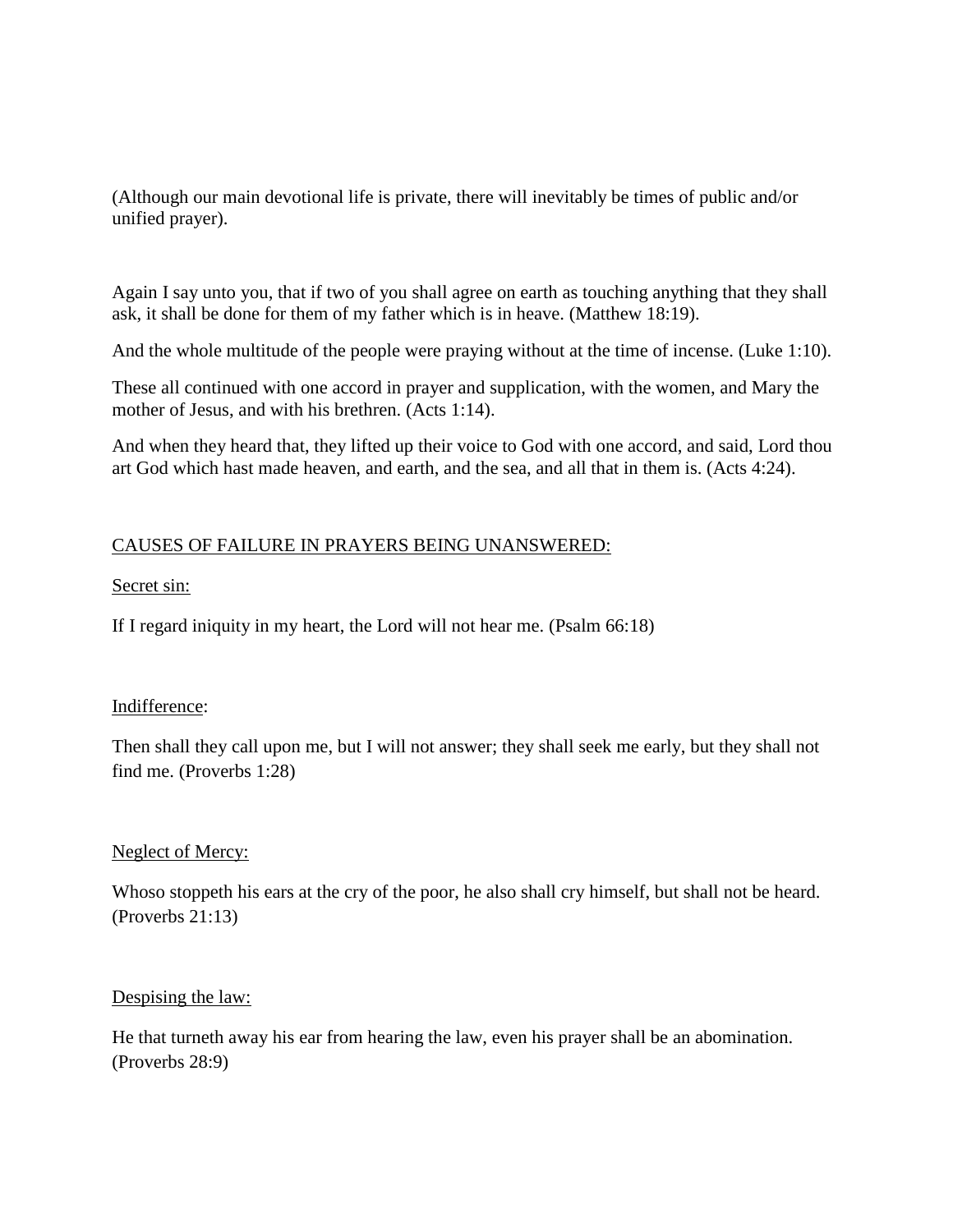### Blood-guiltiness:

And when ye spread forth your hands, I will hide mine eyes from you: yea, when ye make many prayers, I will not hear you: your hands are full of blood. (Isaiah 1:15).

## Iniquity:

But your iniquities have separated between you and your God, and your sins have hid his face from you, that he will not hear. (Isaiah 59:2).

Then shall they cry unto the Lord, but he will not hear them: he will even hide his face from them at that time, as they have behaved themselves ill in their doings. (Micah 3:4).

### Instability:

But let him ask in faith, nothing wavering. For he that wavereth is like a wave of the sea driven with the wind and tossed. For let not that man think that he shall receive anything of the Lord. (James 1: 6-7).

#### Self-Indulgence:

Ye ask, and receive not because ye ask amiss, that ye may consume it upon your lusts. (James 4:3)

#### Not in accord with the divine will of God:

And he said Thou canst not see my face: for there shall no man see me, and live. (Exodus 33:20).

But the Lord was wroth with me for your sakes, and would not hear me: and the Lord said unto me, Let it suffice three: speak no more unto me of this matter. (Deuteronomy 3:26).

Son of man, speak unto the elders of Israel, and say unto them, Thus saith the Lord God: Are ye come to enquire of me? As I live, saith the Lord God, I will not be enquired of by you. (Ezekiel 20:3).

For this thing I besought the Lord thrice, that it might depart from me, and he said unto me, My grace is sufficient for thee: for my strength is made perfect in weakness. (II Corinthians 12:8-9)